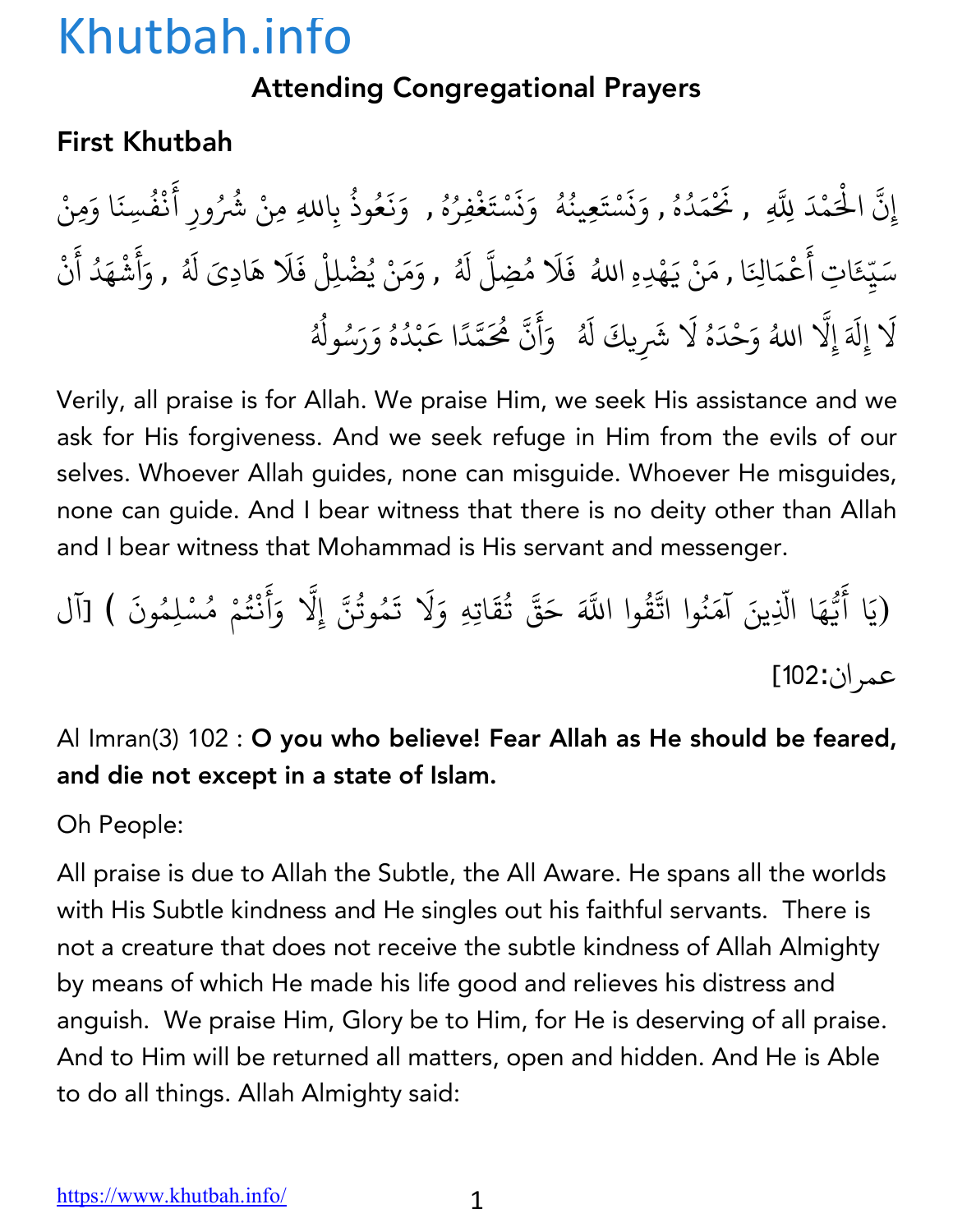وَهُوَ الَّذِي فِي السَّمَاءِ إِلَـٰهٌ وَفِي الْأَ ا<br>المسلمانية ٌَ ْ َ َرْضِ إِلَٰهٌ ۚ وَهُوَ الْحَكِيمُ الْعَلِيمُ ۚ ۞ وَتَبَارَكَ الَّذِي لَهُ مُلْكُ السَّمَاوَاتِ ٌ ا<br>المسلمانية **البابات** ֦֧<u>֓</u> **ृ ∶ : ∶** ُ وَالْأَ ْ َ رْضِ وَمَا بَيْنَهُمَا وَعِندَهُ عِلْمُ السَّاعَةِ وَإِلَيْهِ تُرْجَعُونَ ۞ ्<br>। ֦֧֘֒<u>֦</u> ्<br>। ै।<br>। ֦֧<u>֓</u> ֧֧֡֝֟֓֝֝֟֟֓֓<u>֓</u> ्<br>। ُ

Az Zukhruf (43) 84-85: (84) And it is He [i.e., Allah] who is [the only] deity in the heaven, and on the earth [the only] deity. And He is the Wise, the Knowing. (85) And blessed is He to whom belongs the dominion of the heavens and the earth and whatever is between them and with whom is knowledge of the Hour and to whom you will be returned.

Whenever successive hardships and difficulties multiply and dangers and fear increase, there is no refuge but to Allah Almighty. And there is no recourse except to worship Him, Glory be to Him. And there is no consolation except in His Book. And in His Book is His Names, Attributes and Actions that the one who is dedicated to studying and understanding will have his heart filled with faith and certainty. So it increases him in reliance and he faces his fears with determination and steadfastness.

From Allah's names is Al Latif (the Most Subtle). And among His attributes, glory be to Him, is His subtle kindness to His servants. And it is mentioned multiple times in the Quran so that its reciter may incline to Allah Most High and be reassured by His subtle kindness - No matter how great the affliction and adversity, and no matter how great the dangers and fears. That is because the believer's knowledge of Allah's subtle kindness helps him in all that.

And His Name Al Latif (the Most Subtle), Glory be to Him, revolves around two great meanings that the believer needs. First, that His knowledge is so precise and subtle that it encompasses the secrets, hidden and concealed. Second, that He delivers to His believing servants their interests and repels from them what worries them of dangers in ways they neither perceive nor expect. And how much consolation and steadfastness these two meanings contain for the hearts of the believers.

https://www.khutbah.info/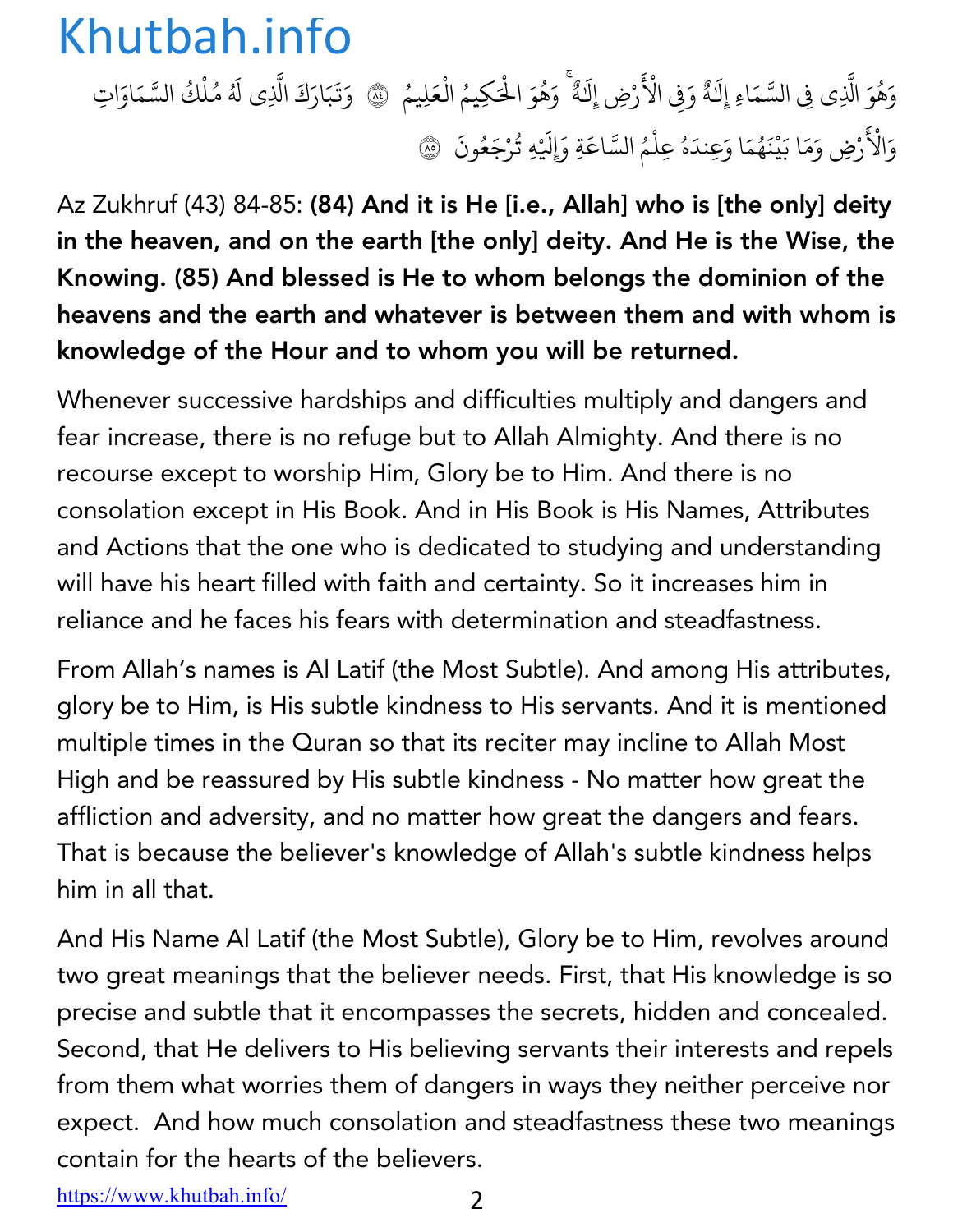With regards to the first meaning there are many verses in the Quran that indicate the preciseness of His Knowledge

ذ َ <sup>م</sup> ُ لِك ٰ ُّ ا+ ُ ر َ ك ب ُ ّ م ْ Z إِل َ َ ه ٰ إِZ َ ّ ه ُ و خ َ <sup>ك</sup> ُ الِق َ ۖ ِ ش ُّ ٍء ف ْ َ اع َ ْ ب د ُ وه ُ و ُ ه َ ۚ ُ ِ <sup>ش</sup> ُّ ٰ <sup>ك</sup> ََ َ <sup>Ü</sup> <sup>و</sup> كِيل َ ٍء <sup>و</sup> ْ َ ٌ <sup>Z</sup> <sup>à</sup> ّ ت ُ د ْ كِر ُ ه ُ ال ْ َ ب ص ْ ار َ و ُ ه َ ُ و ي َ د ُ ْ ِكر ال ُ ْ َ ب ص ْ ار َ و َ ه َ ۖ ُ و الل َ ّ ال ُ ِطيف ْ َ ِي ب ُ é

Al Anam (6) 102-103: (102) That is Allah, your Lord; there is no deity except Him, the Creator of all things, so worship Him. And He is Disposer of all things. (103) Vision perceives Him not, but He perceives [all] vision; and He is the Subtle (perceptive of the most precise and unapparent matters and the intricacies of all affairs. Also, He who benefits His servants in indiscernible ways) the Aware

And in another verse:

وَأَسِرُّوا قَوْلَكُمْ أَوِ اجْهَرُوا بِهِ ۖ إِنَّهُ عَلِيمٌ بِذَاتِ الصُّدُورِ (٣) أَلَا يَعْلَمُ مَنْ خَلَقَ وَهُوَ اللَّطِيفُ الْخَبِيرُ ्<br>। أ **∶** ֦֧<u>֓</u> َ ؚ<br>ا : ٌ**: ّ** ׇ֧֡֡֟֓<u>֦</u> ै।<br>। َ ै।<br>। ُ **ّ** ؚ<br>֧֖֧֪֦֖֦֖֦֖֦֖֧֦֖֧֦֖֧֦֧֦֖֧֦֧֦֧֦֧֦֧֦֧֦֟֟֓֟֬֟֓֟֬֟֓֟֓֡֬֟֓֡֬֟֓֡֬֟֩֬֓֓֟֓֬֟֓֩֬֓֝֬֓֬֓֬֬ ै।<br>। ُ  $\binom{3}{1}$ 

#### Al Mulk (67) 13-14: (13) And conceal your speech or publicize it; indeed, He is Knowing of that within the breasts. (14) Does He who created not know, while He is the Subtle, the Aware?

And when the Almighty forbade the wives of the Prophet على الله and when the Almighty forbade the wives of the speech (to men) and to display themselves like at the times of ignorance, He concluded His words with:

> وَاذْكُرْنَ مَا يُتْلَىٰ فِي بُيُوتِكُنَّ مِنْ آيَاتِ اللَّهِ وَالْحِكْمَةِ ۚ إِنَّ اللَّهَ كَانَ لَطِيفًا خَبِيرًا (٣١) ֦֧<u>֓</u> ُ ُِّ ا <u>:</u> ّ**البابات** ֧֘֒<u>֓</u> ֧֧֦֧֧֦֧֧֦֧֧֧֦֧֧֧֧֧֧֧֧֧֝֟֓֕֝֟֓֕֬֝֬֝֬֓֜֬֓֜֜֬֝֬֓֜֜֬֓֜֜֬֬֓֜֜֜֜֬֜ َ

Al Ahzab (33) 34: And remember what is recited in your houses of the verses of Allah and wisdom. Indeed, Allah is ever Subtle and Aware.

And when Luqman addressed his son: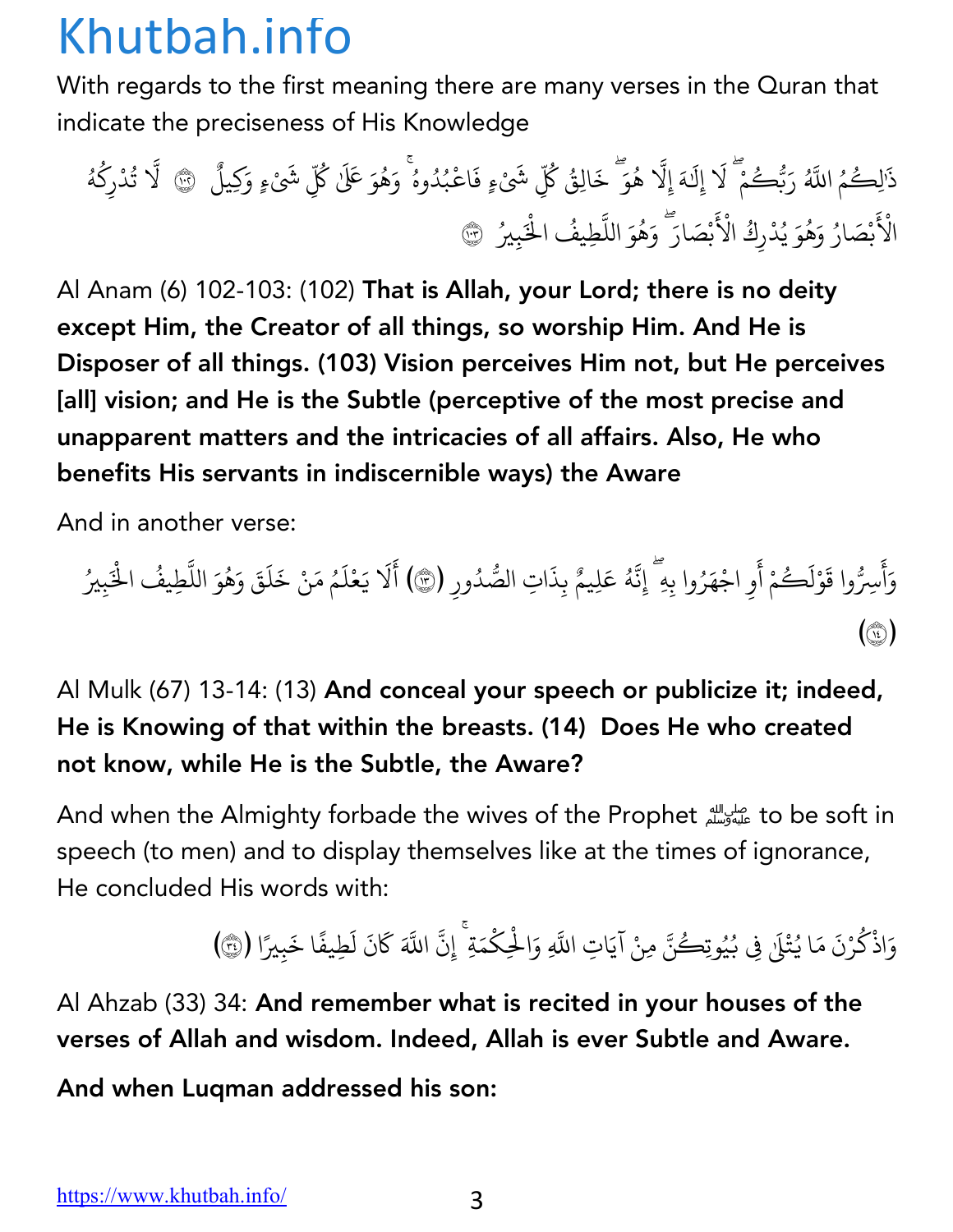يَا بُنَيَّ إِنَّهَا إِن تَكُ مِثْقَالَ حَبَّةٍ مِّنْ خَرْدَلٍ فَتَكُن فِي صَخْرَةٍ أَوْ فِي السَّمَاوَاتِ أَوْ ֧֧֦֧֧֦֧֧֦֧֧֧֦֧֧֧֧֧֧֧֧֧֝֟֓֕֝֟֓֕֬֝֬֝֬֓֜֬֓֜֜֬֝֬֓֜֜֬֓֜֜֬֬֓֜֜֜֜֬֜ ؚ<br>; ์<br>-<br>-֧֧֦֧֖֖֧֖֧֦֖֖֧֧ׅ֧֧֧֧֧֦֧֚֚֚֚֚֝֟֓֕֝֟֓֕֬֝֬֝֝֬֝֟֓֬֓֝֬֓֜֓֓֜֜֬֝֬֓֜֜֜֬ َ ֦֧֘֒<u>֦</u> **∶** ؚ<br>ا ֧֦֧֦֧֦֧֦֧֦֧ׅ֝֝֝֜֓֡֜*֟* ֧֦֧֦֧֦֧֦֧֦֧ׅ֝֝֝֜֓֡֜*֟* َ ِْ فِي الْأَرْضِ يَأْتِ بِهَا اللَّهُ **∶** إِنَّ اللَّهَ لَطِيفٌ خَبِيرٌ (۞) ֧֧֦֧֖֖֧֖֧֦֖֖֧֧ׅ֧֧֧֧֧֦֧֚֚֚֚֚֝֟֓֕֝֟֓֕֬֝֬֝֝֬֝֟֓֬֓֝֬֓֜֓֓֜֜֬֝֬֓֜֜֜֬ ٌَ

Luqman (31) 16: [And Luqman said], "O my son, indeed if it [i.e., a wrong] should be the weight of a mustard seed and should be within a rock or [anywhere] in the heavens or in the earth, Allah will bring it forth. Indeed, Allah is Subtle and Aware.

One night the Prophet !gently left the bed of Aisha (may Allah be pleased with her) so as not to awaken her, to seek forgiveness for the inhabitants of the Baqee graveyard as commanded by Allah. However, Aisha awoke and followed him in disguise to see what he would do. Then when he turned back to return, she also did so. He hastened and she also hastened; he ran and she also ran. Aishah made it first back to the bed and pretended that she was sleeping. However she was short of breathe and was still breathing heavily. The Prophet asked her what was wrong with her. She did not say anything. He said: "Tell me, or the Subtle, the All-Aware will tell me.' Then she told him the whole story. She said: 'Whatever the people conceal, Allah knows.' [Muslim 974b]

Regarding the second meaning for Al Latif and that it is that He takes care of the interests of His servants in a manner that they do not perceive or expect. It was embodied in the story of Yusuf. He was thrown in the well with the presumption of doom. He was then sold as a slave and with the presumption that he would continue like that. Then he was falsely accused and thrown in jail with the presumption that he would die in prison as the minister was powerful and well established.

And if Yusuf was saved from part of it, he was not saved completely. He was thrown in the well, then enslaved and then imprisoned. But the subtle kindness of Allah is beyond the perception of humans. He made the trials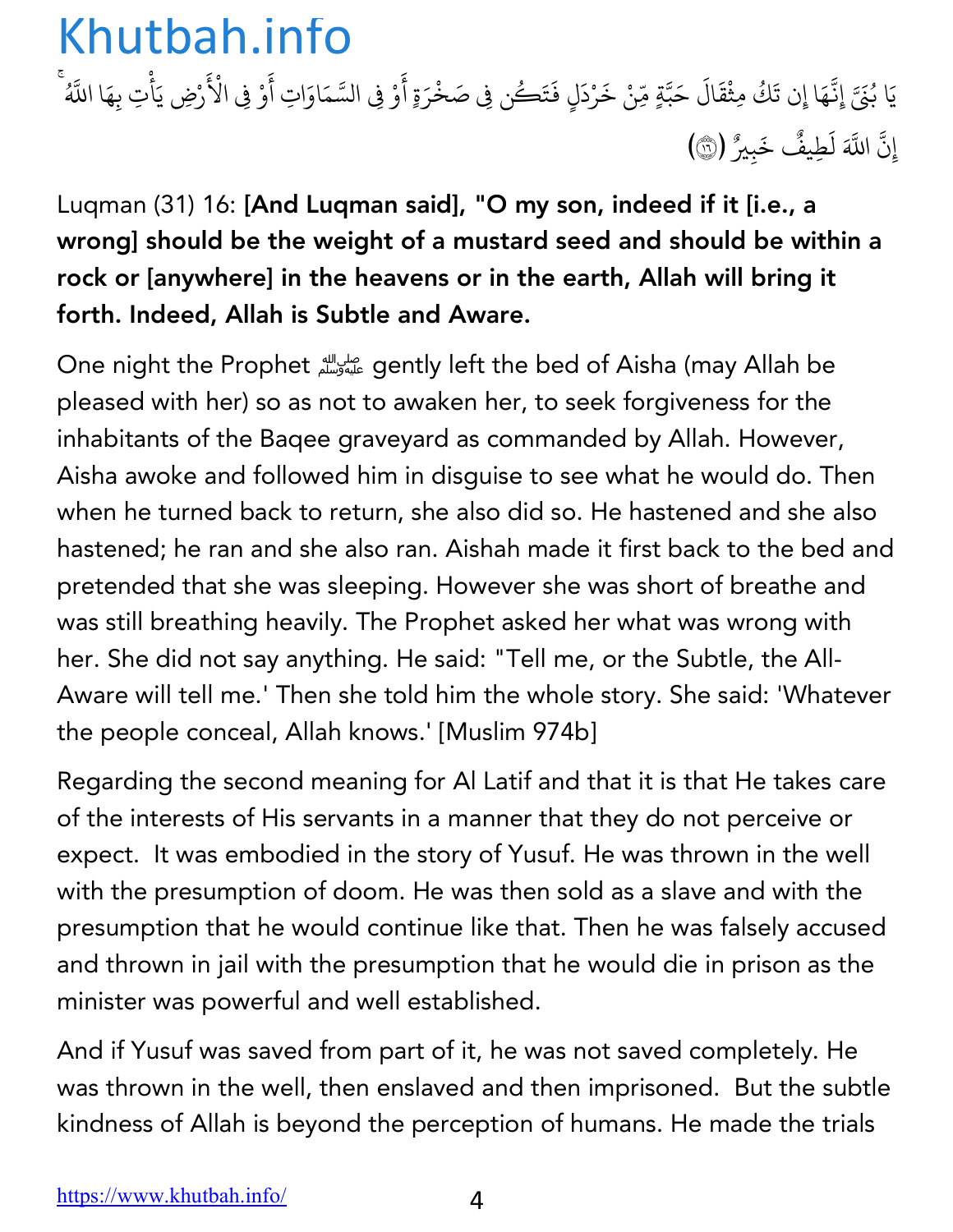of Yusuf, peace be upon him, the ladder that took him to glory and eminence and empowerment in the land. From the abandoned well in the desert he was transported by the caravan to the city containing the palace of the king. And when he was sold as a slave it took him to the house of the noble man. And the trial with the wife of the house took him to jail which was the last step in reaching the king by way of interpreting his dream. And it is from this chain of hardships and trials that were all encompassed with the subtle kindness of Allah that Yusuf reached the high station. That he was put in charge of the nation's stores. And then his parents and brothers came to him. When he told his father all that happened he concluded it with

> إِنَّ رَبِّي لَطِيفٌ لِّمَا يَشَاءُ ۚ إِنَّهُ هُوَ الْعَلِيمُ الْحَكِيمُ (۞) ֧֧֦֧֖֖֧֖֧֦֖֖֧֧ׅ֧֧֧֧֧֦֧֚֚֚֚֚֝֟֓֕֝֟֓֕֬֝֬֝֝֬֝֟֓֬֓֝֬֓֜֓֓֜֜֬֝֬֓֜֜֜֬ **. .** : ∫<br>≀ **البابات**

Yusuf (12) 100: Indeed, it is He who is the Knowing, the Wise. Indeed, my Lord is Subtle (perceptive of unapparent matters within which is benefit to His servants) in what He wills. Indeed, it is He who is the Knowing, the Wise.

Allah made Yusuf's trials a means to elevate his station. This was through His subtleness that Yusuf himself did not perceive nor did his brothers who plotted against him.

And the subtleness of Allah Almighty is also manifested in the provisions of people. He the most High created them and provides for them. And He has provided for His servants with what they expect and what they do not expect.

And what they do not expect from the sustenance of Allah Almighty is from His subtlety. He decreed it to them without them perceiving.

> أَلَمْ تَرَ أَنَّ اللَّهَ أَنزَلَ مِنَ السَّمَاءِ مَاءً فَتُصْبِحُ الْأَ َ ل ्<br>। **∶ ∶ :** ैं।<br>। **ृ** ْ َ رْضُ مُخْضَرَّةً ۚ إِنَّ اللَّهَ لَطِيفٌ خَبِيرٌ (٣) ٌَ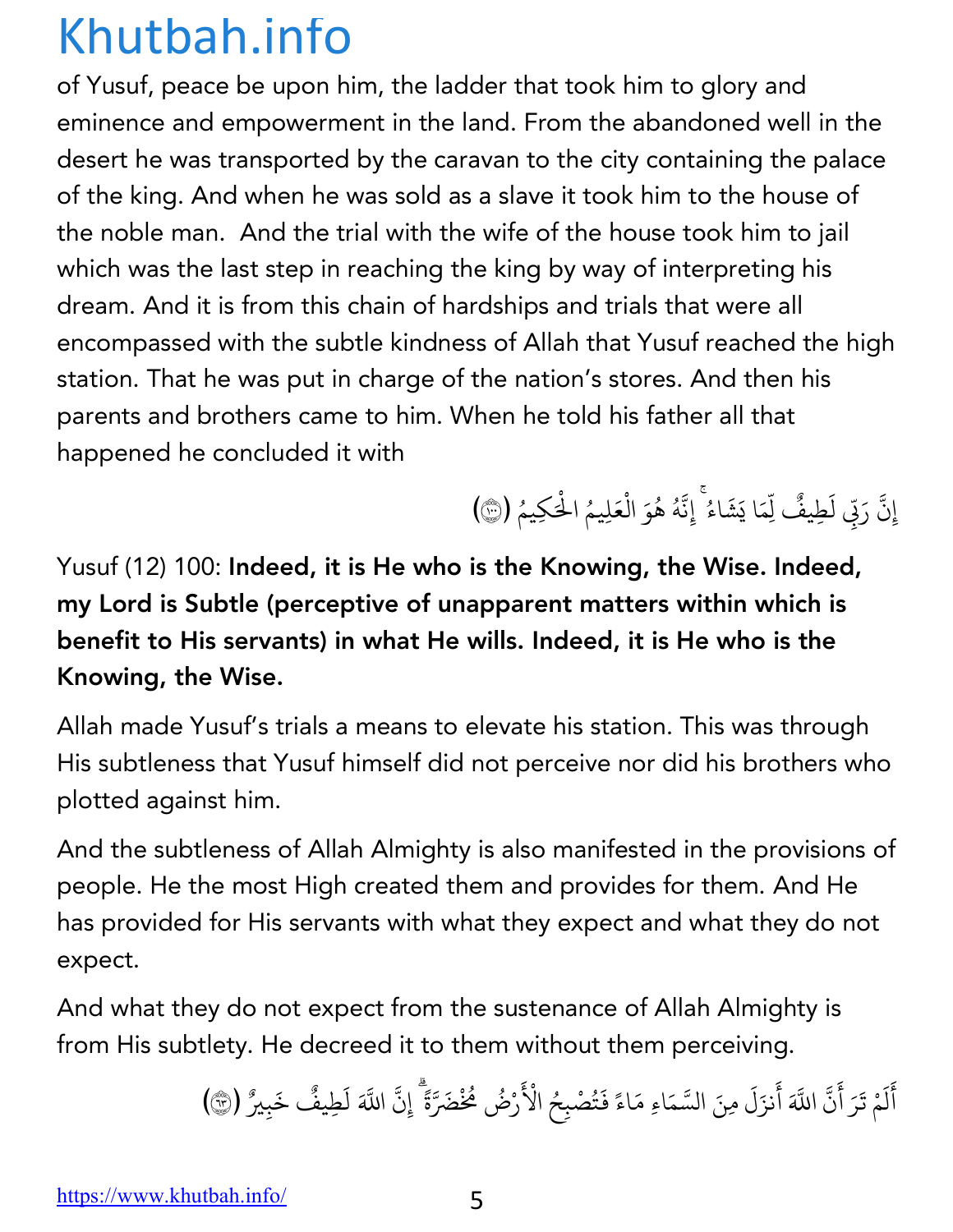Al Hajj (22) 63: Do you not see that Allah has sent down rain from the sky and the earth becomes green? Indeed, Allah is Subtle and Aware.

> اللَّهُ لَطِيفٌ بِعِبَادِهِ يَرْزُقُ مَن يَشَاءُ ۖ وَهُوَ الْقَوِيُّ الْعَزِيزُ (۞) ٌ**ृ** ؚ<br>ۣ ْ **∶** ֦֧֧֘֟֟֓<u>֚</u> َ

As-Shurah (42) 19: Allah is Subtle with His servants; He gives provision to whom He wills. And He is the Powerful, the Exalted in Might.

So His provision for His servants is out of His subtle kindness to them, and He also directs it to them with His subtle kindness.

If the veil was lifted from the subtleness and kindness of our Lord towards his servants in what they know and do not know their hearts would have melted in love of and longing for Him. And they would have fallen down in prostration in gratitude. But since the hearts were veiled from seeing that, they are perpetually in the world of vain desires and attachment to the means.

And when the believer reflects on Allah's name Al Latif (The Most Subtle), he is certain of His precise knowledge that encompasses everything big or small. That invites him to be mindful of Allah the most exalted the most high and to be watchful of what he says and does.

And the subtlety of Allah includes all of a person's affairs at all times, and helps him from every danger, and saves him from his fears. And if it were not for the subtle kindness of Allah the hearts would be full of fear, anxiety and distress and would not enjoy living at all.

And the subtle kindness of Allah Almighty is general and specific. The general includes all of His creation, the believers and the unbelievers, the righteous and the evil doer. He created them, sustains them, heals them and defends them; because he is their Lord, He is kind to them. He has a special subtle kindness for the people of faith that encompasses them. And nothing is decreed for them except what is good for them, even if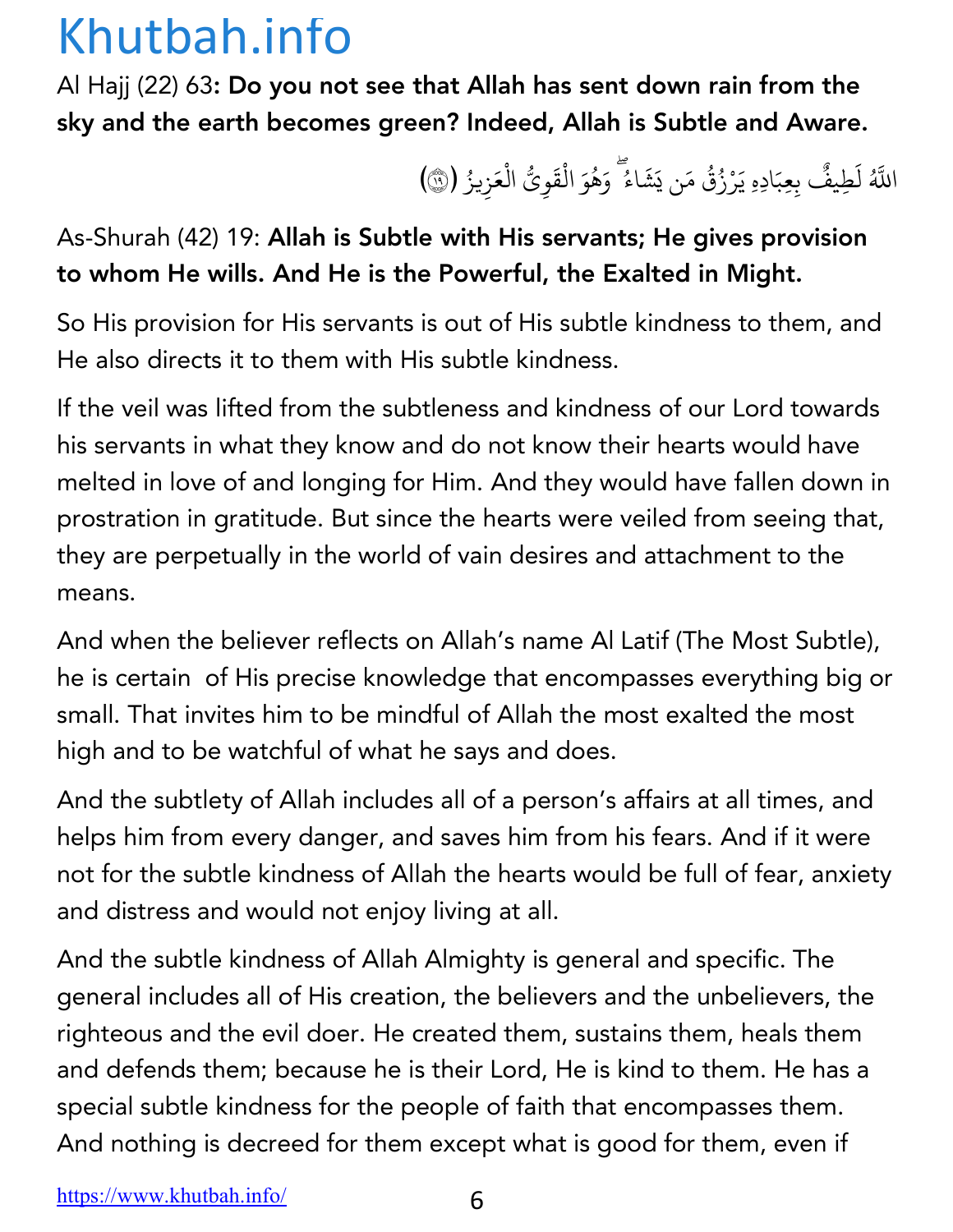they dislike it, for he knows what is good for them. He knows what benefits them. So if He gives them what they love, He bestows them with gratefulness so that their rewards are multiplied and blesses what He has given them. And if they are afflicted with what they dislike, He bestows them with patience and contentment, so that they will receive their reward without account

إِنَّمَا يُوَفَّى الصَّابِرُونَ أَجْرَهُم بِغَيْرِ حِسَابٍ (۞) : ِّ ا **ّ** ֧֡֝֟<u>֓</u> **∶** أ َ ؚ<br>ا

Az Zumar (39) 10: Indeed, the patient will be given their reward without account [i.e., limit]."

أَقُولُ مَا تَسْمَعُونَ وَأَسْتَغْفِرُ اللّٰهَ لِي وَلَكُمْ مِنْ كُلِّ ذَنْبٍ فَاسْتَغْفِرُوهُ إِنَّهُ هُوَ الغَفُورُ الرّحِيمُ **َ ُ ُ َ َ ُ َ َ ْ َ َُ ُ ِ َ ْ َ ُ َّ ُ ُ َ ُ ُ ُ**

I say what you have heard and I seek forgiveness from Allah for me and you from every sin. So seek forgives from Him, Verily He is Oft-Forgiving, the Most Merciful.

#### Second Khutbah

الْحَمْدُ لِلّهِ, ۚ وَالصَّلَاةُ وَالسَّلَامُ عَلَى رَسُولِ اللّهِ ۚ , وَ أَشْهَدُ أَنْ لَاْ إِلَهَ إِلّاْ اَللهُ وَحْدَهُ لَاْشَرِيْكَ لَهُ **And the contract of the contract of the contract of the contract of the contract of the contract of the contract of the contract of the contract of the contract of the contract of the contract of the contract of the contr ُ َ ُ َ ُ َ ْ َ َ َ َ ُ َ َ َ ُ و أ ش ه د أ ن م َّ َُ َ َ ْ َ ُ َ م د ق ب د ه و ر َ س َ و ْ W َّ َ ا ً َ ْ ُ ُ ُ ُ ُ**

All praise is to Allah, and peace and blessings upon the Messenger of Allah, and I bear witness that there is no deity other than Allah and I bear witness that Mohammad is His slave and messenger.

Oh people:

Oh Muslims. Whenever people's provisions are reduced. And challenges, difficulties, worries and hardships surround them from all sides, and when distress magnifies, the believers should observe the subtlety of Allah in every event that happens.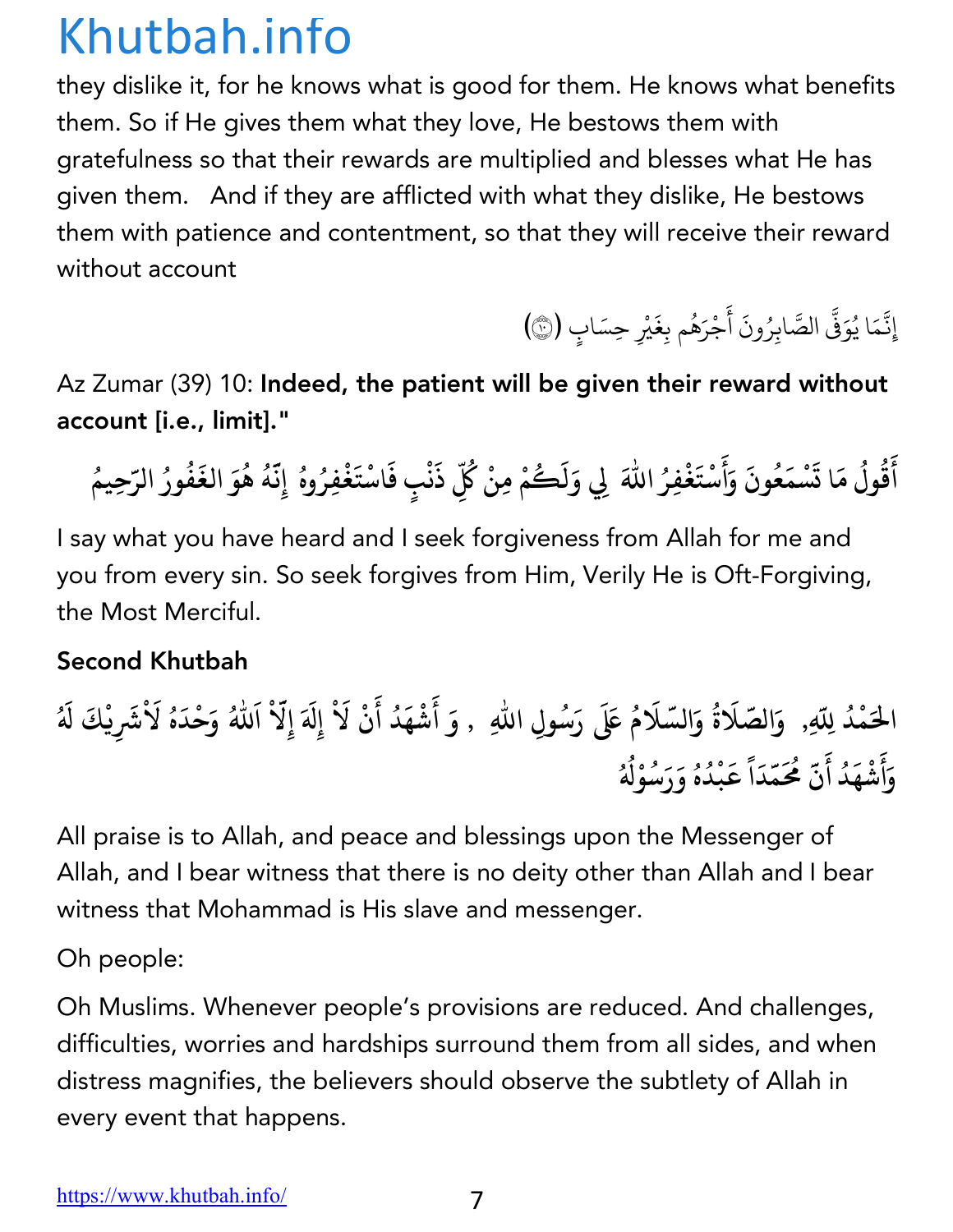From His subtlety is that all the worldly means go away except for His means. And all the ropes are cut excepts His rope. Consequently, there is no power or strength for His servants except in Him in addressing their afflictions. And facing their hardships head on. And this is a subtle way that the most subtle and most kind returns the people to their religion and increases them in their belief and worship.

And there is nothing for the believers but to turn to their Lord. And to return to their religion. And to renew their repentance. And to look for Allah's subtle kindness in what is happening to them. And Allah will change their condition without them perceiving. And that is not a big thing for Allah.

We ask Allah Almighty to make us among those who dedicate themselves to studying and reflecting on His Most Beautiful Names and Lofty Attributes and invoke Allah through them. And that Al-Latif (Most Subtle) grants us steadfastness on the straight path and illuminates our lives with Iman (faith). Indeed Allah is All Hearing, Answering.

> هَذَا وَصَلُّوا وَسَلِّهُ .<br>י ֧֦֧֝<u>֘</u> وا عَلَى نَبِيِّكُم كَمَا أَمَرَكُمْ بِذلِكَ رَبُّكُ **∶** َ **∶** ∫<br>∫ **∶** ر<br>گ ِ<br>مْ , فَقَالَ **∶ ∶**

I conclude with this and send prayers of blessings and peace upon your Prophet as your Lord commanded:

إِن ֧֡֡֟֓<u>֚</u> ्<br>द اللَّهَ وَمَلَابِكَتَهُ يُصَلُّونَ عَلَى النَّبِيِّ ۚ يَا أَيُّهَا الَّذِينَ آمَنُوا صَلُّوا عَلَيْهِ وَسَلِّمُوا تَسْلِيمًا **∶** ֺ<u>֓</u> **∶** ُ ِّ بِيَّةٍ بِيَّةٍ بِيَّةٍ بِيَانِيَةٍ بِيَانِيَةٍ بِيَانِيَةٍ بِيَانِيَةٍ بِيَانِيَةٍ بِيَانِيَةٍ بِيَانِيَةٍ **.**<br>. ֧֡֝֟֓<u>֓</u>֖֓֝ **∶** <u>:</u> ֧֡֡֟֟֟֟֟֟֟֟֟֟<u>֟</u> **∶** ِّ بِيَّةٍ بِيَّةٍ بِيَّةٍ بِيَانِيَةٍ بِيَانِيَةٍ بِيَانِيَةٍ بِيَانِيَةٍ بِيَانِيَةٍ بِيَانِيَةٍ بِيَانِيَةٍ **.**<br>. َ**∶ ا**<br>ا **∶ ا**<br>ا

Al Ahzaab (33) 56: Indeed, Allah confers blessing upon the Prophet, and His angels [ask Him to do so]. O you who have believed, ask [ Allah to confer] blessing upon him and ask [ Allah to grant him] peace.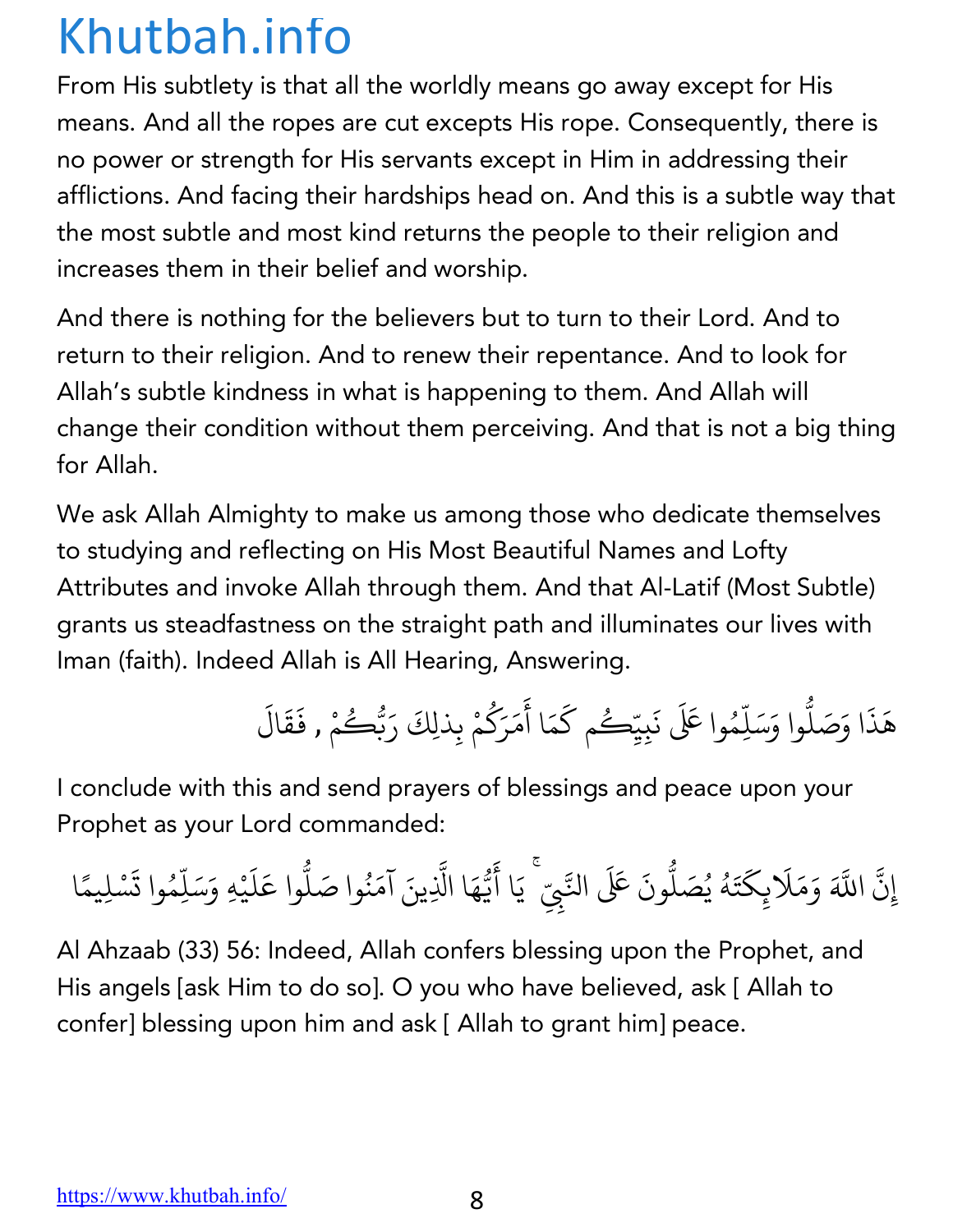اللَّهُمَّ اهْدِنا فِيمَنْ هَدَيْتَ وَعَافِنا فِيمَنْ عَافَيْتَ وَتَوَلَّنا فِيمَنْ تَوَلَّيْتَ وَبَارِكْ لنا فِيمَا ֧֦֧֦֧֦֧֦֧֚֝֝֝֝֬<br>֧֚֝<br>֧֚֝ المستقبل المستقبل المستقبل المستقبل المستقبل المستقبل المستقبل المستقبل المستقبل المستقبل المستقبل المستقبل ال<br>والمستقبل المستقبل المستقبل المستقبل المستقبل المستقبل المستقبل المستقبل المستقبل المستقبل المستقبل المستقبل ا ة<br>. **∶ ∶ ∶** ؚ<br>ׇ֚֡֡<br>ׇׇ֖֖֖֖֖֪֪֪֪֪ׅ֚֚֚֚֚֡֡֬֝֬֝֬֝֬֝֬֝֬֝֬֝֬֝֬֝֬֝֬֝֝֬֝֬<u>֖֖֖֖֖֖֚֚֚֚</u><br>֚ َ ֧֧֦֧֖֚֚֚֚֝֝֟֓֕֬֝ **∶** ؚ<br>ؚ<br>ؚ أ َ ءُطَيْتَ وَقِنا شَرَّ مَا قَضَيْتَ إِنَّكَ تَقْضِي وَلاَ يُقْضَى عَلَيْكَ وَإِنَّهُ لاَ يَذِلُّ مَنْ وَالَيْتَ **∶ ∶ ∶** ِّ بِهِ ا ֢ׅ֢ׅ֢ׅ֧֦֧֦֧֦֧֚֝֝֟֟֟֟֟֟֟֟֟֜֓֟֓֡֟֟֟֟֜֟֜֓֟֟֓֟֟֓ **∶** ֧֡֝֟֓֝֟֟֟֜*֟* **∶** ֧֖֧֦֧֚֝֝<u>֘</u> تَبَارَكْتَ رَبَّنَا وَتَعَالَيْتَ **∶ َ** ्<br>। **ّ ∶ ∶** 

O Allah, guide us with those whom You have guided, grant us well-being among those You have granted well-being, be an ally to us along with those whom You are an ally to, and bless what You have bestowed upon us, and save us from the evil of what You have decreed. For verily You decree and none can decree over You. He whom You support can never be humiliated. Glory is to You, our Lord, You are Blessed and Exalted.

اللَّهُمَّ إِنَّا نَسْأَلُكَ مِنَ الْخَيْرِ كُلِّهِ عَاجِلِهِ وَآجِلِهِ مَا عَلِمْنا مِنْهُ وَمَا لَمْ نَعْلَمْ وَنَعُوذُ بِكَ ֧֧֦֖֖֚֚֚֚֚֚֝֝֬֝<br>֧֚֝<br>֧֚֝ ُ **∶** .<br>ا **∶** ل ُ ؚ<br>ۣ ْ∫<br>≀ **∶ ∶** ١, **∶ ∶ ∶** المستقبل المستقبل المستقبل المستقبل المستقبل المستقبل المستقبل المستقبل المستقبل المستقبل المستقبل المستقبل ال<br>والمستقبل المستقبل المستقبل المستقبل المستقبل المستقبل المستقبل المستقبل المستقبل المستقبل المستقبل المستقبل ا ؚ<br>ؚ مِنَ الشَّرِّ كُلِّهِ عَاجِلِهِ وَآجِلِهِ مَا عَلِمْنا مِنْهُ وَمَا لَمْ نَعْلَمْ اللَّهُمَّ إِنَّا نَسْأَلُكَ مِنْ خَيْرِ مَا ∫<br>່ **∶ ∶** ١, ्<br>। .<br>י ُ **∶** ؚ<br>ا ់<br>: ل ُ ्<br>। سَأَلَكَ عَبْدُكَ وَنَبِيُّكَ وَنَعُوذُ بِكَ ֺ<u>֓</u> **ृ** ل **∶** ֚֝֝֟֟֓֝֟֟֟֟֟֓֝֟֟֓֝֬֝֟֟֟֓֝֬ **Andrew Communication ∶ ∶ ∶ ∶** ُ ، مِنْ شَرِّ مَا عَاذَ بِهِ عَبْدُكَ وَنَبِيُّكَ اللَّهُمَّ إِنَّا نَسْأَلُكَ **∶** ֧֝֝֟֟֓֝֝֟֟֟֟֜*֟* ْ **∶ ∶** <u>:</u> ُ **∶** <u>َ</u> .<br>نا ل ُ ؚ<br>ؚ الْجَنَّةَ وَمَا قَرَّبَ إِلَيْهَا مِنْ قَوْلٍ أَوْ عَمَلٍ وَنَعُوذُ بِكَ مِنَ النَّارِ وَمَا قَرَّبَ إِلَيْهَا مِنْ قَوْلٍ أَوْ ْ **∶** ֧֖֧֦֖֚֚֚֝֝֝֬<br>֧֚֚֝ ؚ<br>: **، ∶** ْ **∶ ∶** ֚֝֝֟֟֓֝֝֟֟֟֓֝֬֝ **∶ ∶** ُ ֧֖֧֦֧֦֧֦֚֚֚֝֝֝֬<br>֧֚֝<br>֧֚֝ **∶** ֧֧֧֝֟֓֕֝֬֟֓֕֬֝֬֝֬֝֬֝֬֝֬֝֬֝֬֝֬֝֬֝֬֝֟֓֬֝֬֝֟֓֬֝֬֓ **∶** ْ **∶** َ ْ عَمَلٍ وَنَسْأَلُكَ أَنْ تَجْ ؚ<br>֧֡֡֟֟֟֓֟֓֟֓֟֟֓֟֓֝֬֝֟֟֓֝֬֝֟<u>֓</u> **∶** ز **∶** <u>َّ</u> ֧֦֦֧֚֝֝<u>֓</u> ل ِّ بِهِ ا **∶** مَلَ كُلَّ قَضَاءٍ قَضَيْتَهُ لَنا خَيْرً **∶ Andrew Communication ∶** ا

O Allah, We ask You for all that is good, in this world and in the Hereafter, what we know and what we do not know. O Allah, we seek refuge with You from all evil, in this world and in the Hereafter, what we know and what we do not know. O Allah, we ask You for the good that Your servant and Prophet has asked You for, and we seek refuge with You from the evil from which Your servant and Prophet sought refuge. O Allah, we ask You for Paradise and for that which brings one closer to it, in word and deed, and we seek refuge in You from Hell and from that which brings one closer